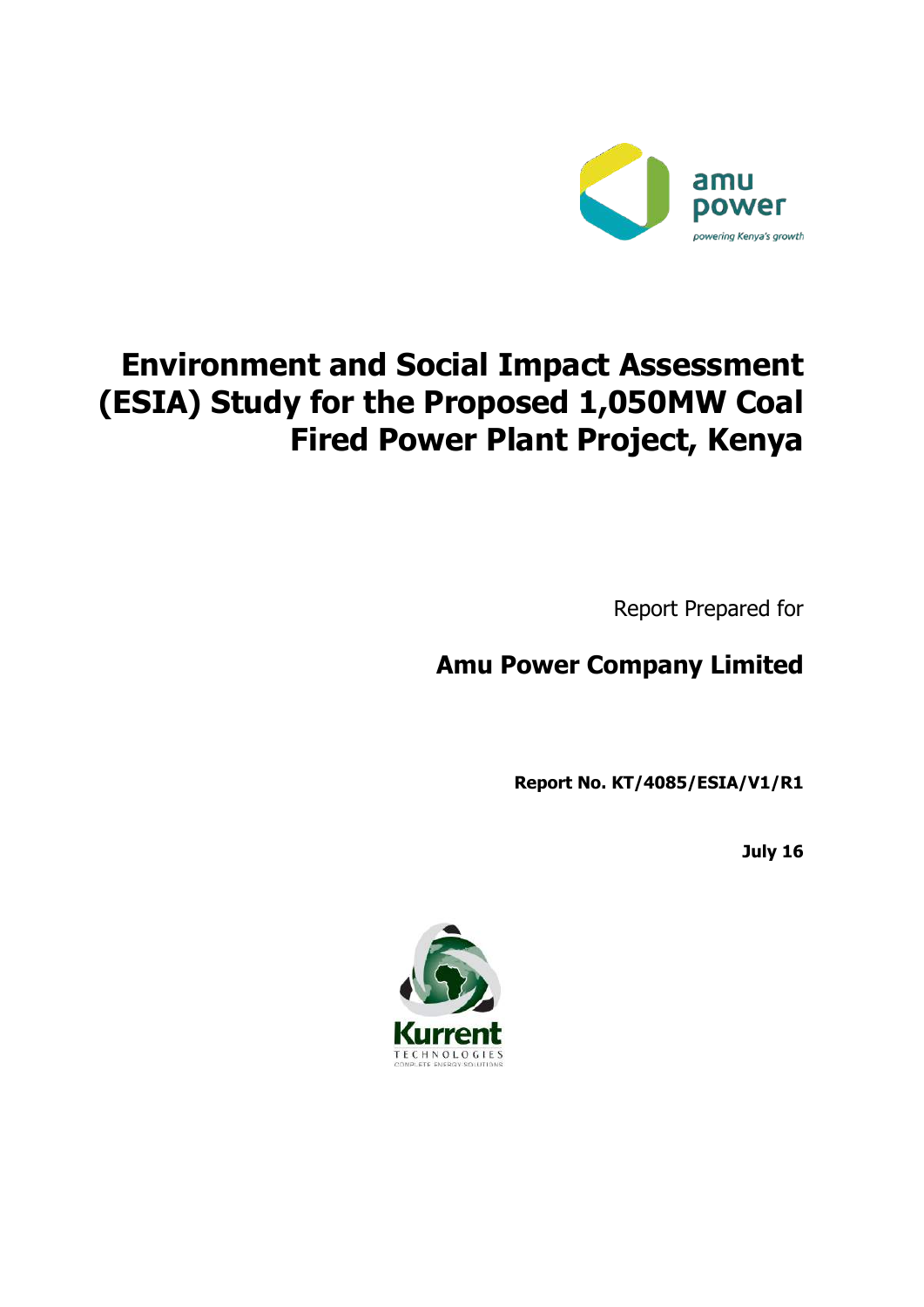# **Environment and Social Impact Assessment (ESIA) Study for the Proposed 1,050MW Coal Fired Power Plant Project, Kenya**

Prepared for:

## **Amu Power Company Limited**

Geminia Insurance Plaza, Kilimanjaro Ave. Upper hill, PO Box 61872-00200, Nairobi, Kenya

Prepared by:

#### **Kurrent Technologies Ltd.**

Hass Plaza, 4<sup>th</sup> Floor, Lower Hill Road, P. O. Box 16989 – 00620 Nairobi, Kenya Tel: (+254) 20 273 0308/10 Fax: (+254) 20 273 0296 E-mail: [info@kurrent.co.ke](mailto:info@kurrent.co.ke)

**July 16**

**Compiled by: Approved by:**

**Sanjay Gandhi – ESIA Team Lead**

**NEMA Lead Expert Registration No. 0119**

**Eng. James N. Mwangi – CEO NEMA Lead Expert Registration No. 0120**

> **Mr. Francis Njogu Managing Director – Amu Power**

**Company Limited**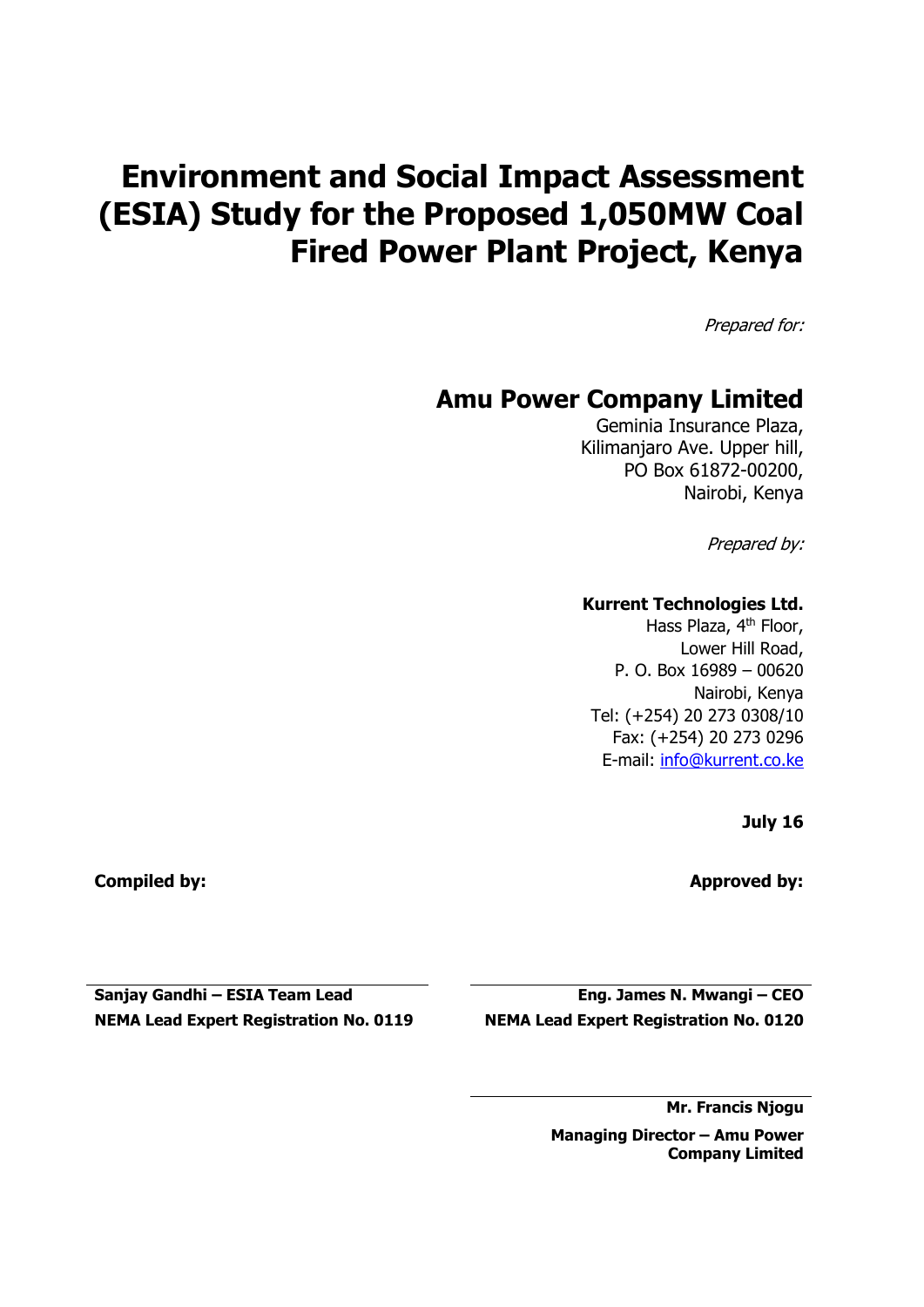

# **1 Project details**

| <b>Title of Project</b>                               | E.                | 1,050MW Coal Fired Power Plant, Lamu<br><b>County, Kenya</b> |    |                                                                                                                                     |
|-------------------------------------------------------|-------------------|--------------------------------------------------------------|----|-------------------------------------------------------------------------------------------------------------------------------------|
| <b>NEMA Reference</b><br><b>Number</b>                | ÷                 | NEMA/PR/5/2/14779                                            |    |                                                                                                                                     |
| <b>Owner's Engineer</b><br>(Up to Financial<br>Close) | ÷                 | Sargent and Lundy, Chicago, USA                              |    |                                                                                                                                     |
| <b>NEMA licensed Firm</b><br>of Experts               | ÷                 | Kurrent Technologies Ltd. (Kenya)                            |    |                                                                                                                                     |
| <b>NEMA License</b><br><b>Number</b>                  | ÷                 | 0191                                                         |    |                                                                                                                                     |
| <b>Specialists</b>                                    |                   | <b>Study name</b>                                            |    | <b>Specialist</b>                                                                                                                   |
|                                                       |                   | <b>Marine Thermal</b><br>Discharge Study                     |    | <b>Ward Karlson</b><br>Consulting                                                                                                   |
|                                                       | Air Quality Study |                                                              | ÷  | <b>Ward Karlson</b><br>Consulting                                                                                                   |
|                                                       |                   | Nosie Quality Study                                          | t  | <b>Ward Karlson</b><br>Consulting                                                                                                   |
|                                                       |                   | Ecological Impact<br>Assessment Study                        | t. | Geoffrey Mwangi, Dr.<br>George G. Ndiritu, Dr.<br>Peter Njoroge, Mr.<br>Vincent Muchai, Mr.<br>Laban Njoroge, Mr.<br>Kennedy Wambua |
|                                                       |                   | Geology and Soils Study                                      |    | Mr. Bernard Muhangu -<br>Reg. Geologist                                                                                             |
|                                                       |                   | Hydrology study                                              | ł, | Mr. Bernard Muhangu -<br>Reg. Geologist                                                                                             |
|                                                       |                   | Hydrogeology study                                           |    | Mr. Bernard Muhangu -<br>Reg. Geologist                                                                                             |
|                                                       |                   | Social Impact<br>Assessment study                            | t, | Ms. Belinda Muya and<br>Mr. Gideon Owaga                                                                                            |
|                                                       |                   | Cultural Heritage<br>Assessment study                        |    | Dr. Freda Nkirote and<br>Ms. Angela Kabiru                                                                                          |
|                                                       |                   | Visual Impact<br>Assessment Study                            |    | Aurecon South Africa                                                                                                                |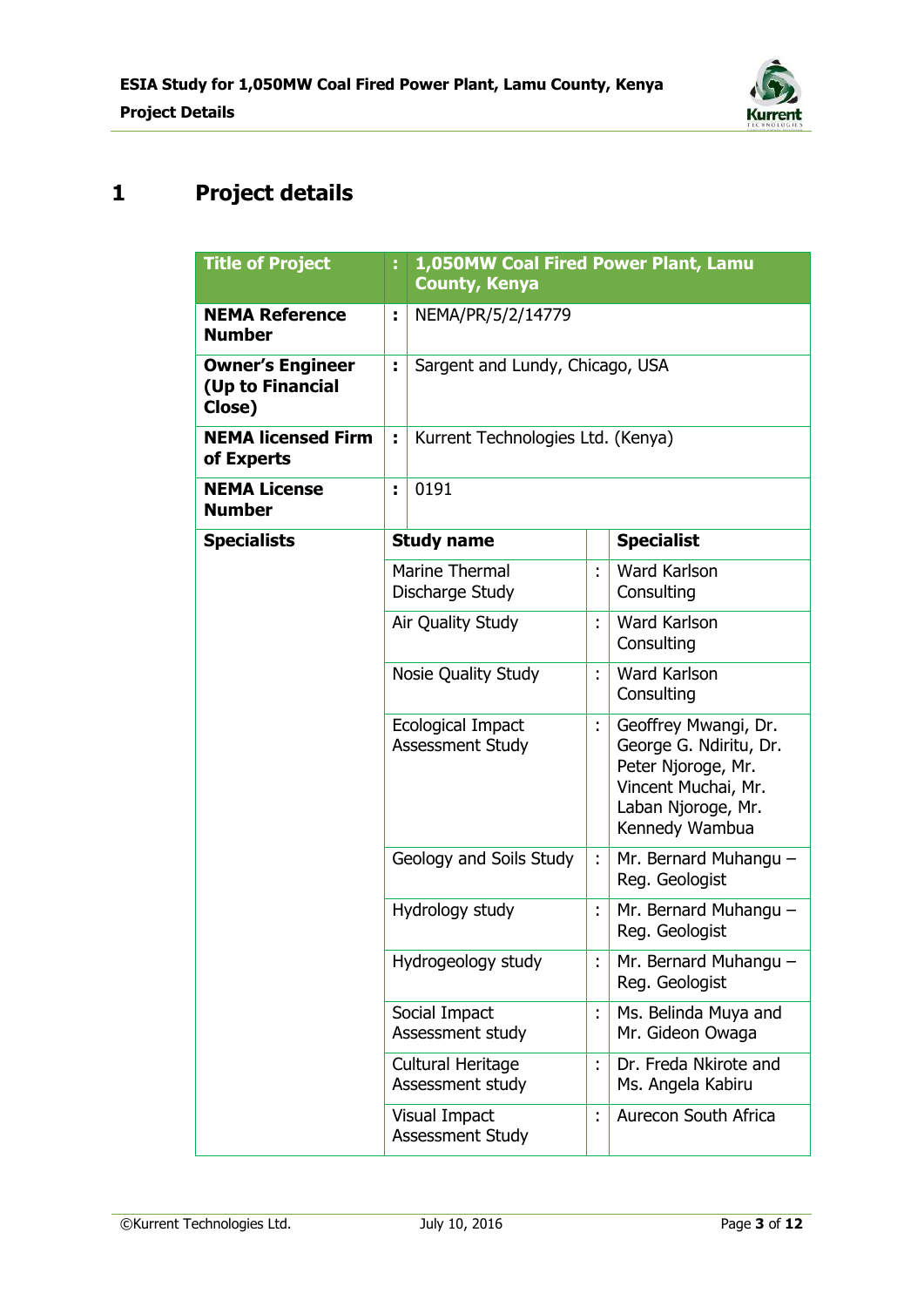

### **Disclaimer**

Please see disclaimer below regarding this ESIA Study.

#### **©Kurrent Technologies Ltd. – July 10, 2016**

Kurrent Technologies Ltd. has prepared this report for the sole use of the Proponent, showing reasonable skill and care for the intended purposes as stated in the contract under which this work was completed. The report may not be relied upon by any other party without the express agreement of the Proponent, NEMA or Kurrent Technologies Ltd. No other warranty, expressed or implied is made as to the professional advice included in this report.

Where any data supplied by the Proponent or from other sources has been used, it has been assumed that the information is correct. No responsibility can be accepted by Kurrent Technologies Ltd. for inaccuracies in the data supplied by any other party. The conclusions and recommendations in this report are based on the assumption that all relevant information has been supplied from those bodies from whom it was requested.

No part of this report may be copied or duplicated without the express written permission of the Proponent and Kurrent Technologies Ltd.

Where field investigations have been carried out these have been restricted to a level of detail required for achieving the stated objectives of the work.

This work has been undertaken in accordance with the Quality Management System of Kurrent Technologies Ltd.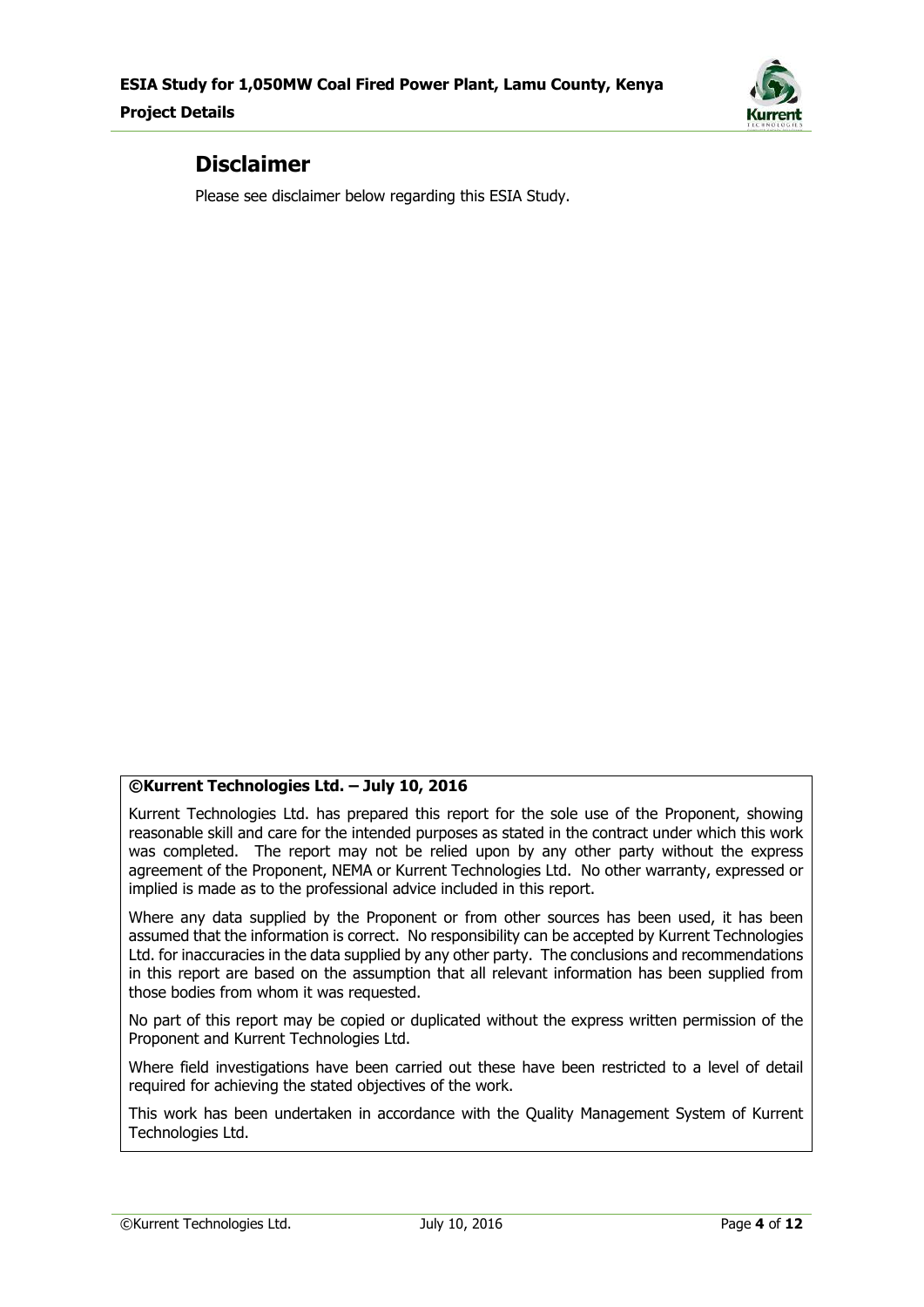

## **2 Acronyms and abbreviations**

| <b>Acronym</b> | <b>Definition</b>                                      |
|----------------|--------------------------------------------------------|
| <b>AfDB</b>    | African Development Bank                               |
| <b>ALARP</b>   | As Low As Reasonably Practical                         |
| <b>APCL</b>    | Amu Power Company Limited                              |
| <b>API</b>     | American Petroleum Institute                           |
| asl            | Above Sea Level                                        |
| <b>BAT</b>     | Best Available Technologies                            |
| <b>BMP</b>     | <b>Best Management Practices</b>                       |
| <b>BSI</b>     | <b>British Standards Institute</b>                     |
| <b>CDL</b>     | <b>Chart Datum Level</b>                               |
| <b>CLO</b>     | Community Liaison Officer                              |
| <b>DB</b>      | <b>Distribution Board</b>                              |
| <b>DOSHS</b>   | Directorate of Occupational Safety and Health Services |
| <b>DWT</b>     | Dead weight tons                                       |
| <b>EDL</b>     | Effluent Discharge License                             |
| <b>EMCA</b>    | Environment Management and Coordination Act, 1999      |
| <b>EPR</b>     | Environment Project Report                             |
| <b>ERC</b>     | Energy Regulatory Commission                           |
| <b>ESIA</b>    | Environment And Social Impact Assessment               |
| <b>ESMP</b>    | Environment And Social Management Plan                 |
| <b>ESP</b>     | Electro-Static Precipitator                            |
| <b>ETP</b>     | Effluent treatment plant                               |
| <b>FGD</b>     | Flue Gas Desulfurization                               |
| <b>FY</b>      | <b>Fiscal Year</b>                                     |
| H&S            | Health and Safety                                      |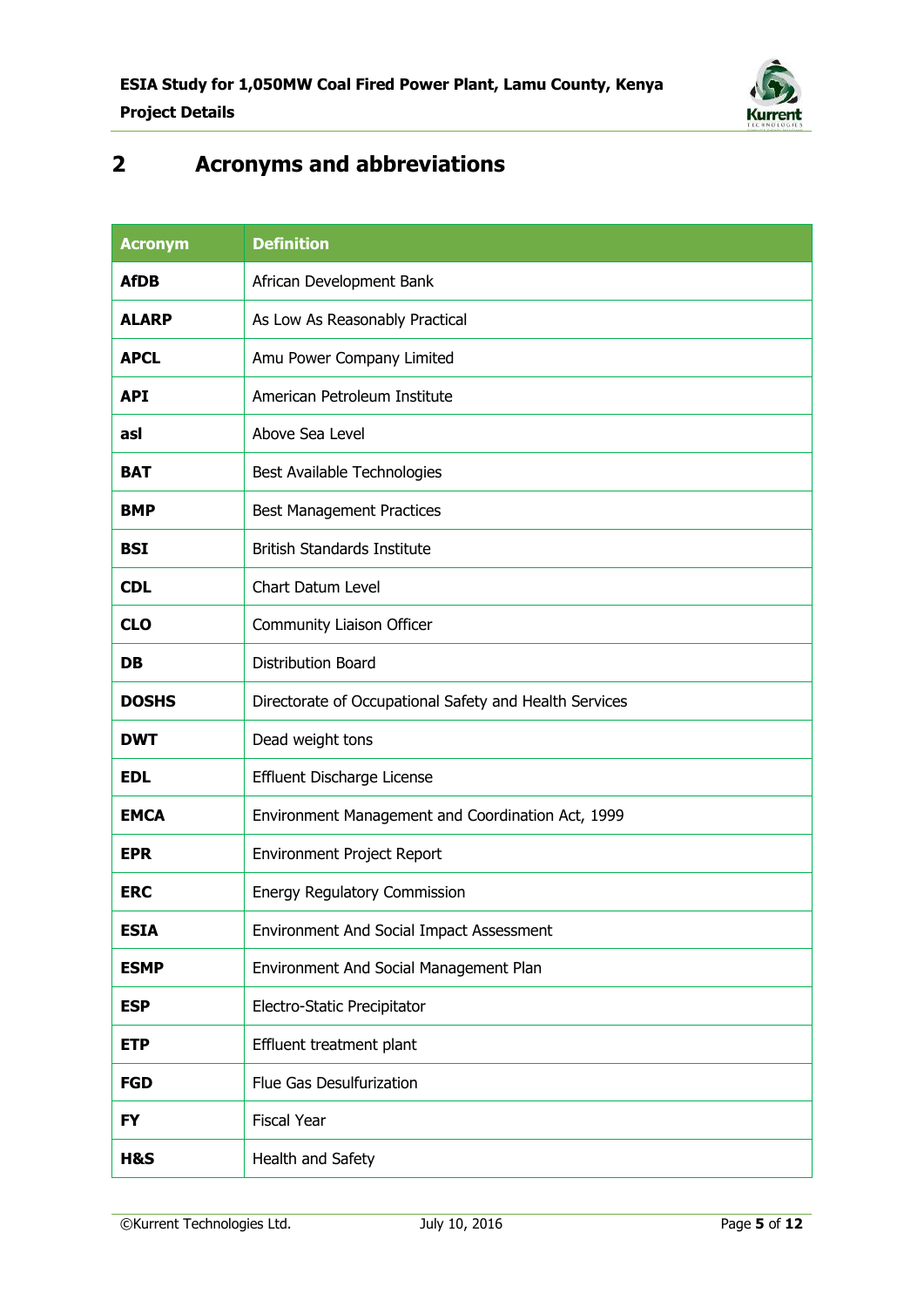### **ESIA Study for 1,050MW Coal Fired Power Plant, Lamu County, Kenya Project Details**



| <b>Acronym</b>   | <b>Definition</b>                                         |
|------------------|-----------------------------------------------------------|
| Ha               | Hectare                                                   |
| <b>HIA</b>       | Heritage Impact Assessment                                |
| <b>HSD</b>       | High Speed Diesel                                         |
| <b>I&amp;APs</b> | <b>Interested and Affected Parties</b>                    |
| <b>IFC</b>       | <b>International Finance Corporation</b>                  |
| <b>IPP</b>       | Independent Power Producer                                |
| <b>JSA</b>       | Job Safety Analysis                                       |
| <b>KenGen</b>    | Kenya Electricity Generating Company Ltd.                 |
| <b>KETRACO</b>   | Kenya Electricity Transmission Company                    |
| Km <sup>2</sup>  | Square Kilometers                                         |
| <b>KP</b>        | Kenya Power                                               |
| <b>KPA</b>       | Kenya Ports Authority                                     |
| KTL              | Kurrent Technologies Ltd.                                 |
| kV               | Kilovolt                                                  |
| <b>kWH</b>       | Kilowatt Hour                                             |
| L.N.             | Legal Notice                                              |
| <b>LAPSSET</b>   | Lamu Port South Sudan Ethiopia Transport Corridor Project |
| m <sup>2</sup>   | Square meters                                             |
| $m^3$ /day       | Cubic meters per day                                      |
| $m^3/h$ our      | Cubic meters per hour                                     |
| masl             | Meters Above Sea Level                                    |
| <b>MCA</b>       | Member of the County Assembly                             |
| <b>MCE</b>       | Member of the County Executive                            |
| mg/l             | Milligrams per liter                                      |
| MJ/kg            | Mega joules per kilogram                                  |
| <b>MoEP</b>      | Ministry of Energy and Petroleum                          |

©Kurrent Technologies Ltd. July 10, 2016 Page **6** of **12**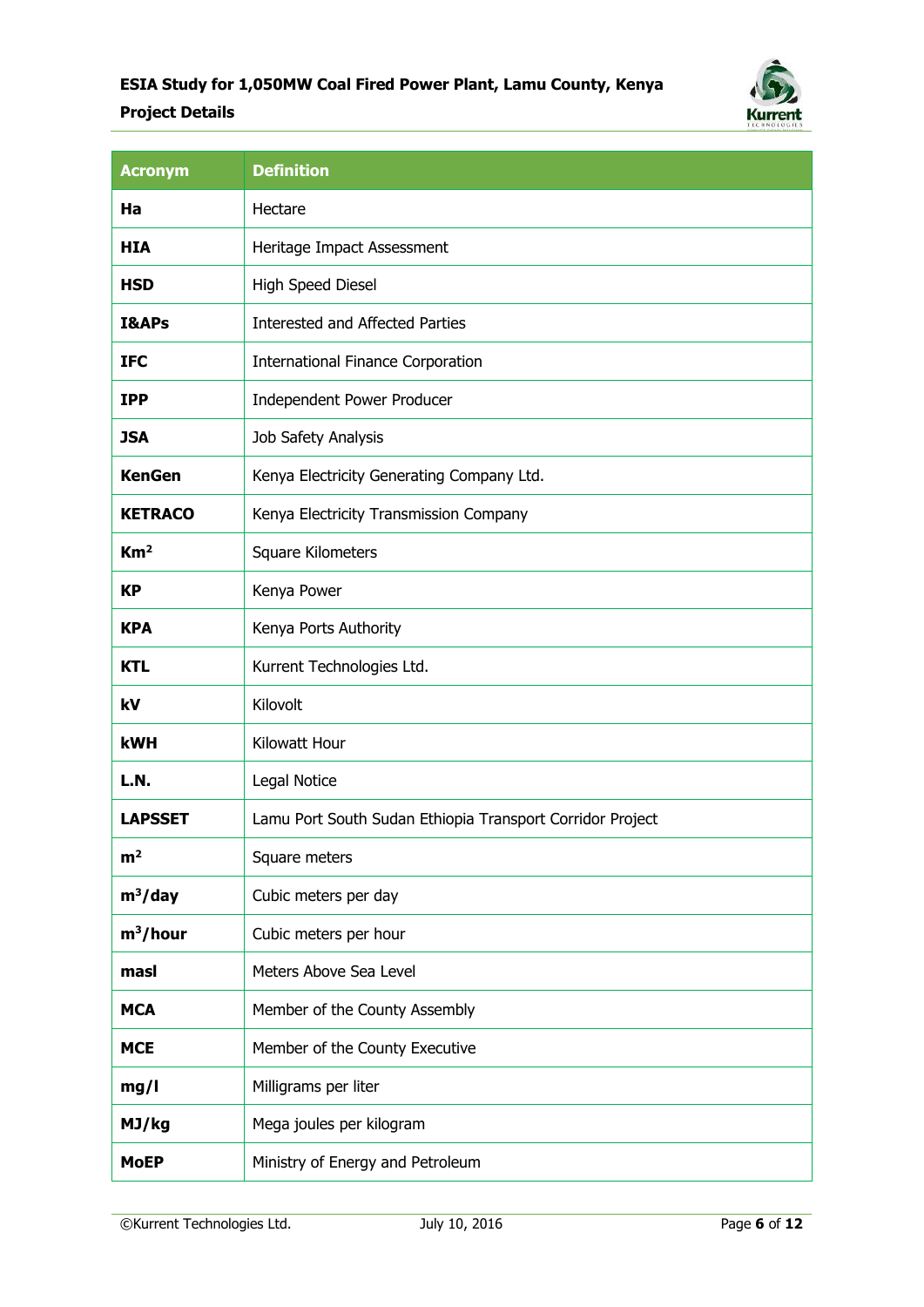### **ESIA Study for 1,050MW Coal Fired Power Plant, Lamu County, Kenya Project Details**



| <b>Acronym</b>    | <b>Definition</b>                                   |
|-------------------|-----------------------------------------------------|
| <b>MP</b>         | Member of Parliament                                |
| <b>MPA</b>        | Mega Pascal                                         |
| <b>MSD</b>        | Medium Speed Diesel                                 |
| Mt                | Million tons                                        |
| <b>MW</b>         | Megawatt                                            |
| <b>NEMA</b>       | National Environment Management Authority           |
| <b>NFPA</b>       | National Fire Protection Association                |
| <b>NLC</b>        | National Land Commission                            |
| <b>NMK</b>        | National Museums of Kenya                           |
| NO <sub>x</sub>   | Oxides of nitrogen                                  |
| <b>OEM</b>        | Original Equipment Manufacturer                     |
| <b>OGV</b>        | Ocean going vessel                                  |
| <b>OSHA</b>       | Occupational Safety and Health Act, 2007            |
| <b>OUV</b>        | Outstanding universal value                         |
| <b>OWS</b>        | Oil Water Separator                                 |
| $PM_{10}$         | Particulates with a diameter of 10µm or more        |
| PM <sub>2.5</sub> | Particulates with a diameter of 2.5µm or more       |
| <b>PPE</b>        | Personal Protective Equipment                       |
| ppm               | Parts per million                                   |
| ppm               | Parts Per Million                                   |
| <b>PPP</b>        | Public Private Partnership                          |
| ppt               | Parts per thousand                                  |
| S&L               | Sargent & Lundy                                     |
| <b>SCR</b>        | Selective Catalytic Reduction                       |
| <b>SEDC</b>       | Sichuan Electric Power Design & Consulting Co. Ltd. |
| <b>SIA</b>        | Social Impact Assessment                            |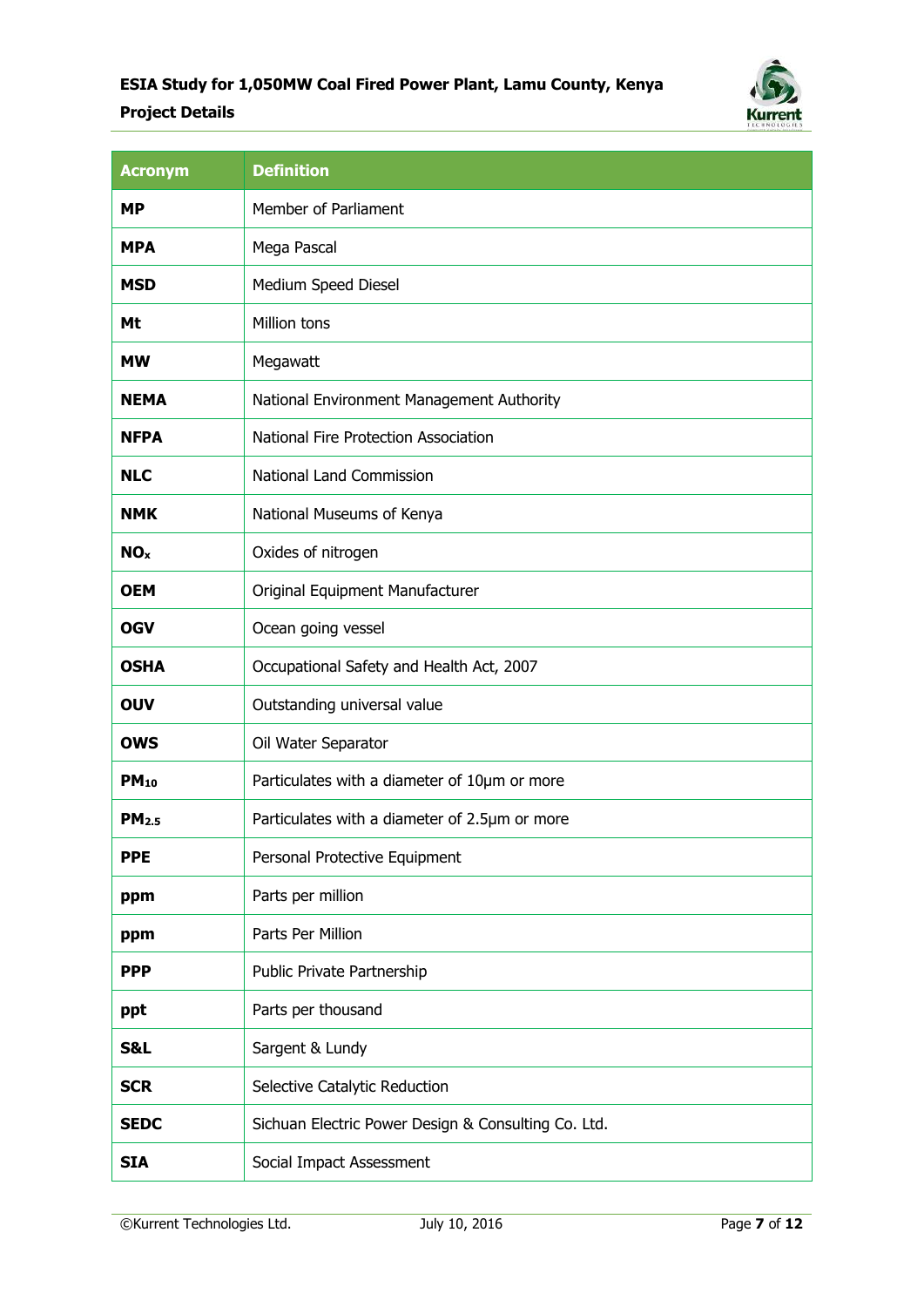### **ESIA Study for 1,050MW Coal Fired Power Plant, Lamu County, Kenya Project Details**



| <b>Acronym</b>  | <b>Definition</b>                                     |
|-----------------|-------------------------------------------------------|
| SO <sub>2</sub> | Sulfur dioxide                                        |
| SO <sub>x</sub> | Oxides of sulfur                                      |
| <b>STI</b>      | Sexually Transmitted Infection                        |
| <b>ToR</b>      | <b>Terms of Reference</b>                             |
| <b>UKC</b>      | <b>Under Keel Clearance</b>                           |
| <b>UNFCCC</b>   | United Nations Framework Convention on Climate Change |
| <b>VIA</b>      | Visual Impact Assessment                              |
| <b>WHC</b>      | World Heritage Council                                |
| <b>WHO</b>      | World Health Organization                             |
| <b>WHS</b>      | World heritage site                                   |
| WWTP            | Waste Water Treatment Plant                           |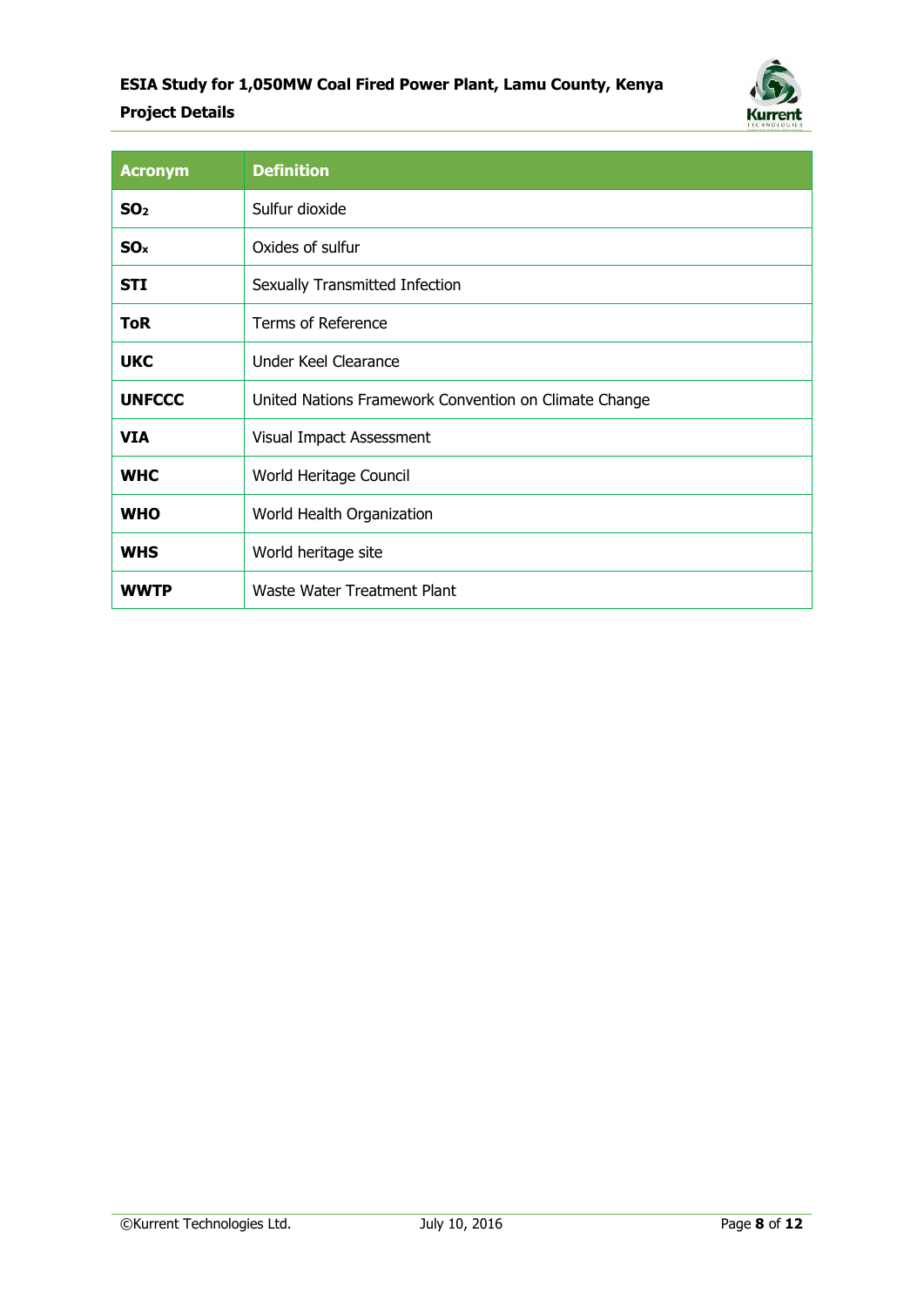

# **3 Terminology and Definitions**

| <b>Terminology</b>                                | <b>Definition</b>                                                                                                                                                                                                                                                                                                                                                                                                                                                                                                                                                             |
|---------------------------------------------------|-------------------------------------------------------------------------------------------------------------------------------------------------------------------------------------------------------------------------------------------------------------------------------------------------------------------------------------------------------------------------------------------------------------------------------------------------------------------------------------------------------------------------------------------------------------------------------|
| <b>Alien species</b>                              | Animals and plants invading and becoming established in areas where they<br>do not normally occur                                                                                                                                                                                                                                                                                                                                                                                                                                                                             |
| <b>Alternatives</b>                               | Alternatives are different means of meeting the general purpose and need<br>of a proposed activity. Alternatives may include location or site alternatives,<br>activity alternatives, process or technology alternatives, temporal<br>alternatives or the "do-nothing" alternative.                                                                                                                                                                                                                                                                                           |
| <b>Ambient</b>                                    | Refers to the surrounding environment and/or conditions                                                                                                                                                                                                                                                                                                                                                                                                                                                                                                                       |
| <b>Ambient sound</b><br>level or ambient<br>noise | The totally encompassing sound in a given situation at a given time and<br>usually composed of sound from many sources, both near and far. Note<br>that ambient noise includes the noise from the noise source under<br>investigation. The use of the word ambient should however always be<br>clearly defined (compare with residual noise).                                                                                                                                                                                                                                 |
| <b>Aquifer</b>                                    | A bounded underground accumulation of water in certain types of<br>geological formations                                                                                                                                                                                                                                                                                                                                                                                                                                                                                      |
| <b>Biodiversity</b>                               | The number and variety of living organisms on earth, the millions of plants,<br>animals, and micro-organisms, the genes they contain, the evolutionary<br>history and potential they encompass, and the ecosystems, ecological<br>processes, and landscapes of which they are integral parts.                                                                                                                                                                                                                                                                                 |
| <b>Compaction</b>                                 | Compression of the soil such that it is difficult to plough, and water cannot<br>drain through it effectively or an increase in the density of something.                                                                                                                                                                                                                                                                                                                                                                                                                     |
| <b>Cultural resources</b>                         | A broad term covering any physical, natural and spiritual properties and<br>features that are adapted, used and created by humans, in the past and<br>the present. Cultural resources include traditional systems of cultural<br>practice, belief or social interaction.                                                                                                                                                                                                                                                                                                      |
| <b>Cumulative impacts</b>                         | Impacts that result from the incremental impact of the proposed activity<br>on a common resource when added to the impacts of other past, present<br>or reasonably foreseeable future activities (e.g. discharges of nutrients or<br>heated water to a river that combine to cause algal bloom and subsequent<br>loss of dissolved oxygen that is greater than the additive impacts of each<br>pollutant). Cumulative impacts can occur from the collective impacts of<br>individual minor actions over a period of time and can include both direct<br>and indirect impacts. |
| <b>Direct impacts</b>                             | Impacts that are caused directly by an activity and generally occur at the<br>same time and at the place of the activity. These impacts are generally<br>associated with the construction, operation or maintenance of an activity<br>and are generally obvious and quantifiable.                                                                                                                                                                                                                                                                                             |
| <b>Domestic Waste</b>                             | Solid waste, composed of garbage and rubbish, which normally originates<br>from residential, private households, or apartment buildings. Domestic<br>waste may contain a significant amount of toxic or hazardous waste from<br>improperly discarded pesticides, paints, batteries, and cleaners.                                                                                                                                                                                                                                                                             |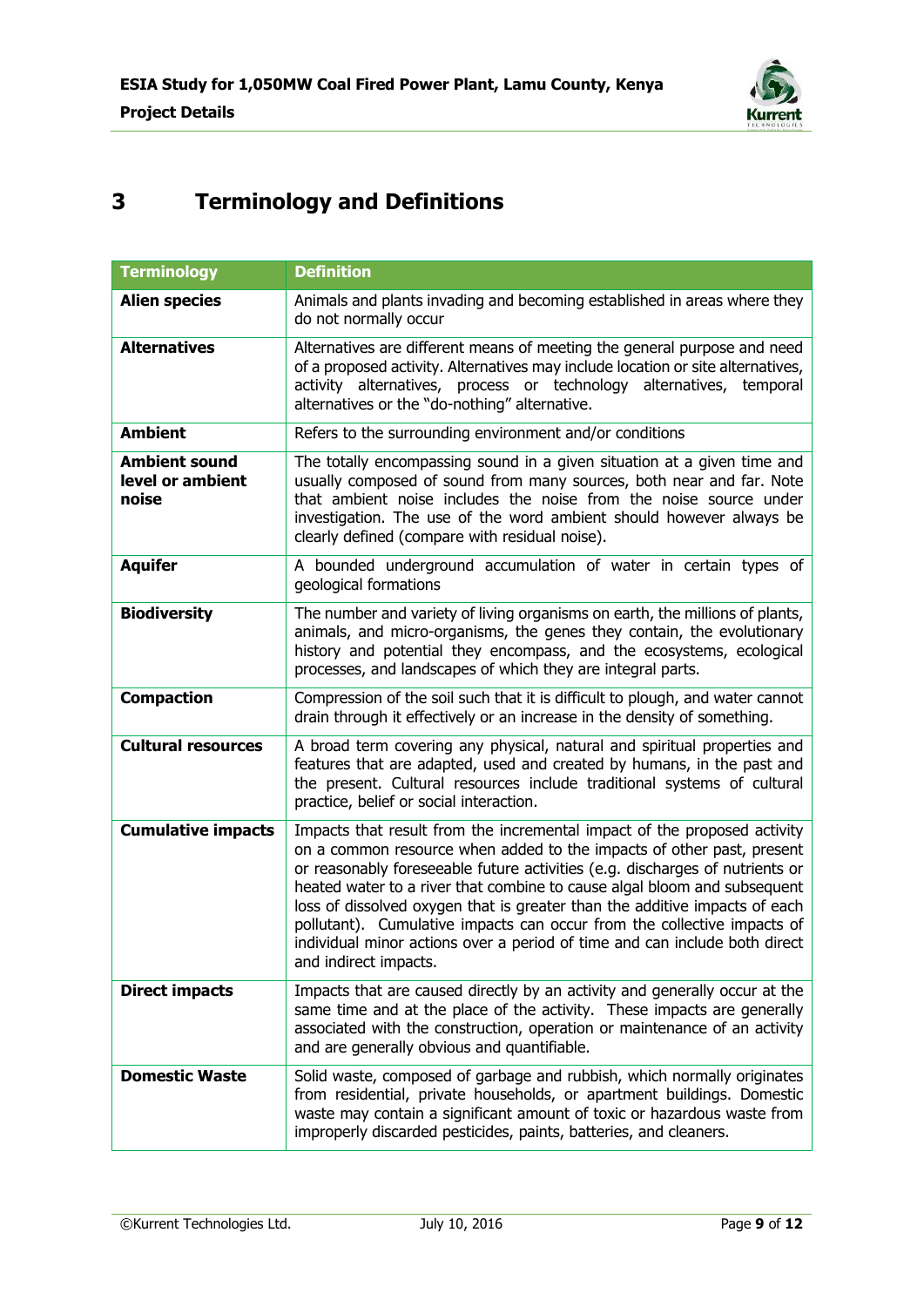

| <b>Terminology</b>                                                | <b>Definition</b>                                                                                                                                                                                                                                                                                                                      |
|-------------------------------------------------------------------|----------------------------------------------------------------------------------------------------------------------------------------------------------------------------------------------------------------------------------------------------------------------------------------------------------------------------------------|
| Do-nothing<br>alternative                                         | The "do-nothing" alternative is the option of not undertaking the proposed<br>activity or any of its alternatives.<br>The "do-nothing" alternative also<br>provides the baseline against which the impacts of other alternatives should<br>be compared.                                                                                |
| <b>Economic growth</b>                                            | Percentage change in GDP, generally measured in terms of a calendar year.                                                                                                                                                                                                                                                              |
| <b>Ecosystem</b>                                                  | Organisms together with their abiotic environment, forming an interacting<br>system, inhabiting an identifiable space.                                                                                                                                                                                                                 |
| <b>Effluent</b>                                                   | That water which flows out of a man-made system into a river, usually<br>wastewater.                                                                                                                                                                                                                                                   |
| <b>Emissions</b>                                                  | Referring to pollutants released into the atmosphere.                                                                                                                                                                                                                                                                                  |
| <b>Employment</b>                                                 | Number of people employed in jobs in the formal sector of the economy.                                                                                                                                                                                                                                                                 |
| <b>Endangered species</b>                                         | Taxa in danger of extinction and whose survival is unlikely if the causal<br>factors continue operating. Included here are taxa whose numbers of<br>individuals have been reduced to a critical level or whose habitats have<br>been so drastically reduced that they are deemed to be in immediate<br>danger of extinction.           |
| <b>Endemic</b>                                                    | An "endemic" species is a species that grows in a particular area (is<br>endemic to that area) and has a restricted distribution. It is only found in<br>a particular place. Whether something is endemic or not depends on the<br>geographical boundaries of the area in question and the area can be<br>defined at different scales. |
| <b>Environment</b>                                                | The surroundings within which humans exist and that are made up of:                                                                                                                                                                                                                                                                    |
|                                                                   | The land, water and atmosphere of the earth;<br>i).                                                                                                                                                                                                                                                                                    |
|                                                                   | ii). Micro-organisms, plant and animal life;                                                                                                                                                                                                                                                                                           |
|                                                                   | iii). Any part or combination of (i) and (ii) and the inter-relationships<br>among and between them; and                                                                                                                                                                                                                               |
|                                                                   | iv). The physical, chemical, aesthetic and cultural properties and<br>conditions of the foregoing that influence human health and well-<br>being.                                                                                                                                                                                      |
| <b>Environment</b><br><b>Impact Assessment</b>                    | Environment Impact Assessment (EIA) means the process of collecting,<br>organizing, analyzing, interpreting and communicating information that is<br>relevant to the consideration of the application.                                                                                                                                 |
| <b>Environmental</b><br>impact                                    | The degree of change in an environment resulting from the effect of an<br>activity on the environment, whether desirable or undesirable. Impacts<br>include both the direct or indirect consequences of an activity.                                                                                                                   |
| <b>Environmental</b><br><b>Impact Assessment</b><br><b>Report</b> | In-depth assessment of impacts associated with a proposed development.<br>The second Phase of an Environmental Impact Assessment.                                                                                                                                                                                                      |
| <b>Environmental</b><br><b>Management Plan</b>                    | A legally binding working document, which stipulates environmental and<br>socio-economic mitigation measures that must be implemented by several<br>responsible parties throughout the duration of the proposed project.                                                                                                               |
| <b>Erosion</b>                                                    | Wearing away or rock and soil by physical or chemical action, especially by<br>wind or water, leading to removal of particles.                                                                                                                                                                                                         |
| <b>Fauna</b>                                                      | The animal life of a region.                                                                                                                                                                                                                                                                                                           |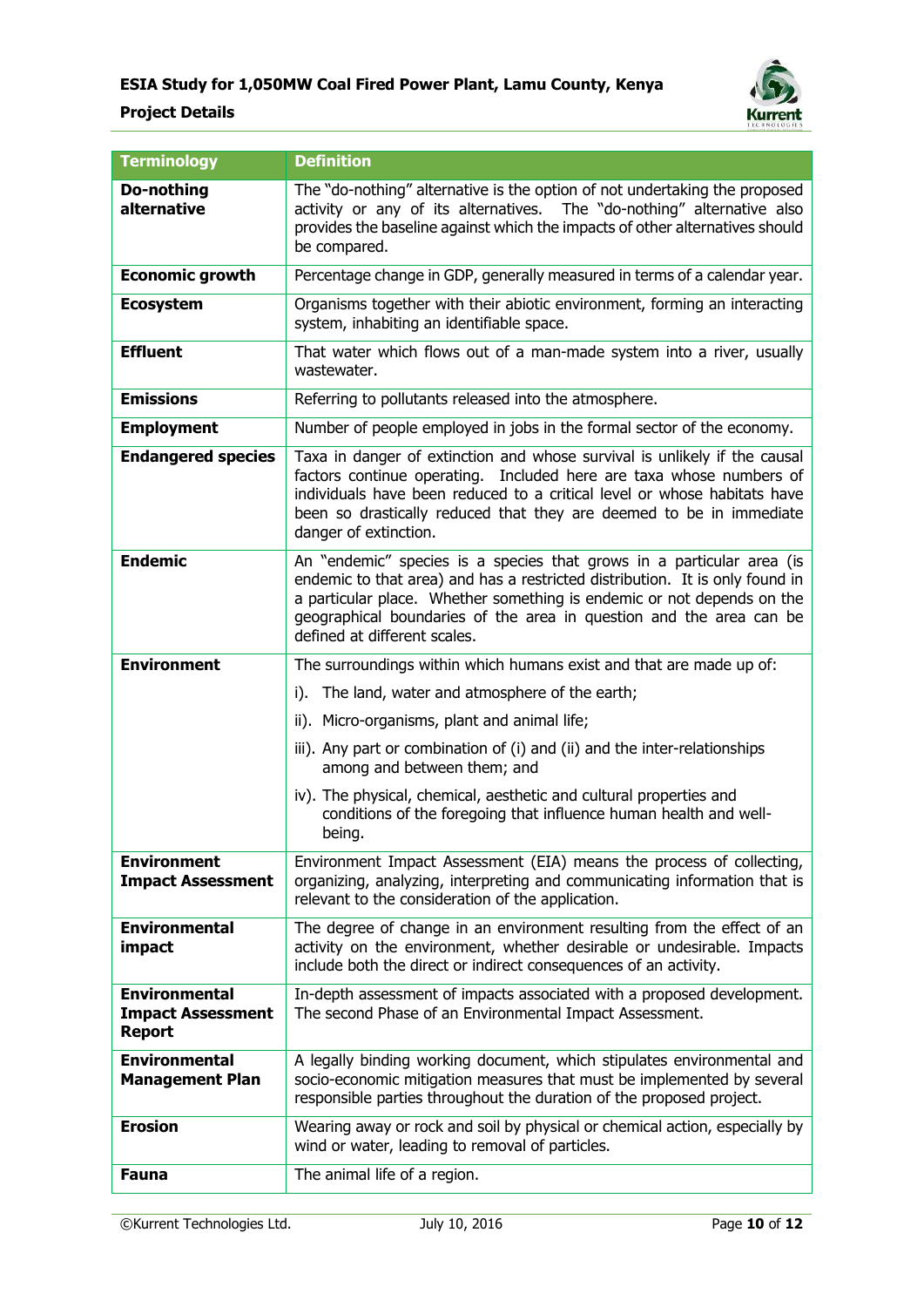

| <b>Terminology</b>        | <b>Definition</b>                                                                                                                                                                                                                                                                                                                                                                                           |
|---------------------------|-------------------------------------------------------------------------------------------------------------------------------------------------------------------------------------------------------------------------------------------------------------------------------------------------------------------------------------------------------------------------------------------------------------|
| <b>Flora</b>              | The plant life of a region.                                                                                                                                                                                                                                                                                                                                                                                 |
| <b>Groundwater</b>        | Subsurface water in the saturated zone below the water table.                                                                                                                                                                                                                                                                                                                                               |
| <b>Habitat</b>            | The normal abode or locality of a living organism defined by the set of<br>physical, chemical and biological features. the natural home of species of<br>plants or animals.                                                                                                                                                                                                                                 |
| <b>Hazardous</b>          | Processes or substances which have the potential to cause significant<br>danger or harm to human health or the environment (e.g. hazardous<br>waste).                                                                                                                                                                                                                                                       |
| <b>Heritage</b>           | That which is inherited and forms part of the National Estate.                                                                                                                                                                                                                                                                                                                                              |
| <b>Hydrology</b>          | The study of the occurrence, distribution and movement of water over, on<br>and under the land surface.                                                                                                                                                                                                                                                                                                     |
| <b>Indigenous</b>         | Born, growing, or produced naturally (native) in an area, region, or country.                                                                                                                                                                                                                                                                                                                               |
| <b>Indirect impacts</b>   | Indirect or induced changes that may occur as a result of the proposed<br>activity (e.g. the reduction of water in a stream that supplies water to a<br>reservoir that supplies water to the activity). These types of impacts<br>include all the potential impacts that do not manifest immediately when the<br>activity is undertaken or which occur at a different place as a result of the<br>activity. |
| <b>Industrial</b>         | Resource use patterns linked to or influenced by commercial / industrial<br>benefits.                                                                                                                                                                                                                                                                                                                       |
| Land                      | Terrestrial bio-productive system that comprises soil, vegetation and other<br>biota, as well as the ecological and hydrological processes that operate<br>within the system.                                                                                                                                                                                                                               |
| <b>Legal requirements</b> | Identification and listing of the specific legislation and permit requirements<br>which could potentially be infringed upon by the proposed project, if<br>mitigation is necessary should the proposed development impact on a<br>heritage resource.                                                                                                                                                        |
| <b>Migration</b>          | The number of people entering and leaving the country. Internal migration<br>refers to the relocation of people within the country.                                                                                                                                                                                                                                                                         |
| <b>Monitoring</b>         | In an environmental context, the repetitive and continued observation,<br>measurement and evaluation of environmental data to follow changes over<br>a period of time to assess the efficiency of control measures.                                                                                                                                                                                         |
| <b>Negative impact</b>    | A resultant change due to an activity that reduces the quality of the<br>environment (e.g. by reducing indigenous species diversity and the<br>reproductive capacity of the ecosystem; by damaging health; property or<br>by causing nuisance).                                                                                                                                                             |
| <b>Noise</b>              | Any acoustic phenomenon producing any aural sensation perceived as<br>disagreeable or disturbing by an individual or group. Noise may therefore<br>be defined as any unwanted sound or sound that is loud, unpleasant or<br>unexpected.                                                                                                                                                                     |
| <b>Perennial</b>          | Flow throughout the year.                                                                                                                                                                                                                                                                                                                                                                                   |
| <b>Pollutant</b>          | A substance that contaminates.                                                                                                                                                                                                                                                                                                                                                                              |